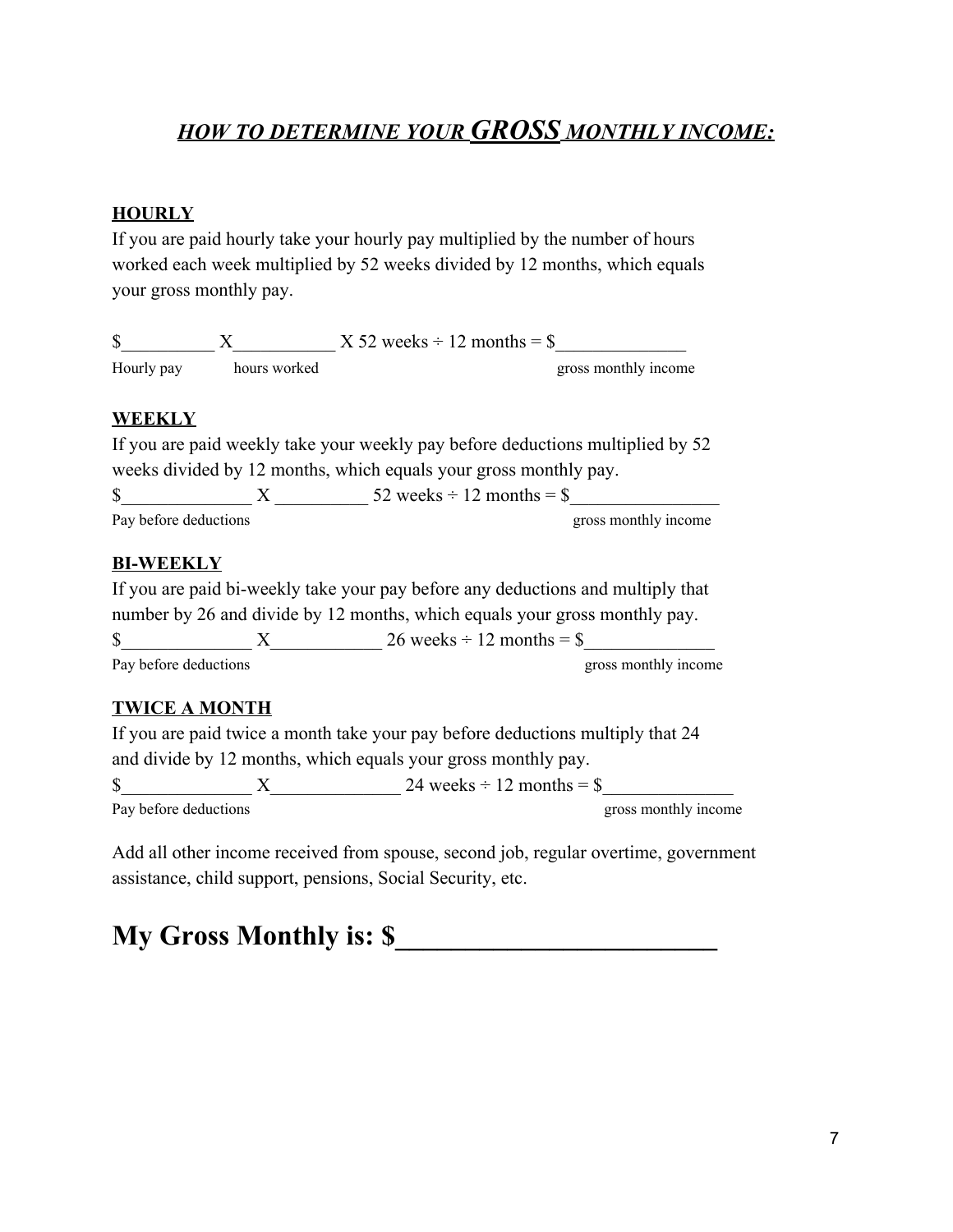## **HOW TO DETERMINE YOUR NET MONTHLY INCOME:**

#### **HOURLY**

If you are paid hourly take your hourly pay multiplied by the number of hours worked each week subtracted by any deductions (such as tax and social security), multiplied by 52 weeks, divided by 12 months, which equals your gross monthly pay.

|            |  | $X$ 52 weeks ÷ 12 months = \$ |  |                    |
|------------|--|-------------------------------|--|--------------------|
| Hourly pay |  | hours worked Any Deductions   |  | NET monthly income |

#### **WEEKLY**

If you are paid weekly take your weekly pay AFTER deductions multiplied by 52 weeks divided by 12 months, which equals your gross monthly pay.

 $\text{\$}$   $\text{\$}$   $\text{\$}$   $\text{\$}$   $\text{\$}$   $\text{\$}$   $\text{\$}$   $\text{\$}$   $\text{\$}$   $\text{\$}$   $\text{\$}$   $\text{\$}$   $\text{\$}$   $\text{\$}$   $\text{\$}$   $\text{\$}$   $\text{\$}$   $\text{\$}$   $\text{\$}$   $\text{\$}$   $\text{\$}$   $\text{\$}$   $\text{\$}$   $\text{\$}$   $\text{\$}$   $\text{\$}$   $\text{\$}$   $\text{\$$ 

Pay after deductions NET monthly income

#### **BI-WEEKLY**

If you are paid bi-weekly take your pay AFTER any deductions and multiply that number by 26 and divide by 12 months, which equals your gross monthly pay.

 $\text{\$}$   $\text{\$}$   $\text{\$}$   $\text{\$}$   $\text{\$}$   $\text{\$}$   $\text{\$}$   $\text{\$}$   $\text{\$}$   $\text{\$}$   $\text{\$}$   $\text{\$}$   $\text{\$}$   $\text{\$}$   $\text{\$}$   $\text{\$}$   $\text{\$}$   $\text{\$}$   $\text{\$}$   $\text{\$}$   $\text{\$}$   $\text{\$}$   $\text{\$}$   $\text{\$}$   $\text{\$}$   $\text{\$}$   $\text{\$}$   $\text{\$$ 

Pay after deductions NET monthly income

#### **TWICE A MONTH**

If you are paid twice a month take your pay AFTER deductions multiply that 24 and divide by 12 months, which equals your gross monthly pay.

 $\text{\$}$   $\text{\$}$   $\text{\$}$   $\text{\$}$   $\text{\$}$   $\text{\$}$   $\text{\$}$   $\text{\$}$   $\text{\$}$   $\text{\$}$   $\text{\$}$   $\text{\$}$   $\text{\$}$   $\text{\$}$   $\text{\$}$   $\text{\$}$   $\text{\$}$   $\text{\$}$   $\text{\$}$   $\text{\$}$   $\text{\$}$   $\text{\$}$   $\text{\$}$   $\text{\$}$   $\text{\$}$   $\text{\$}$   $\text{\$}$   $\text{\$$ 

Pay after deductions NET monthly income

# **My NET Monthly income is: \$\_\_\_\_\_\_\_\_\_\_\_\_\_\_\_\_\_\_**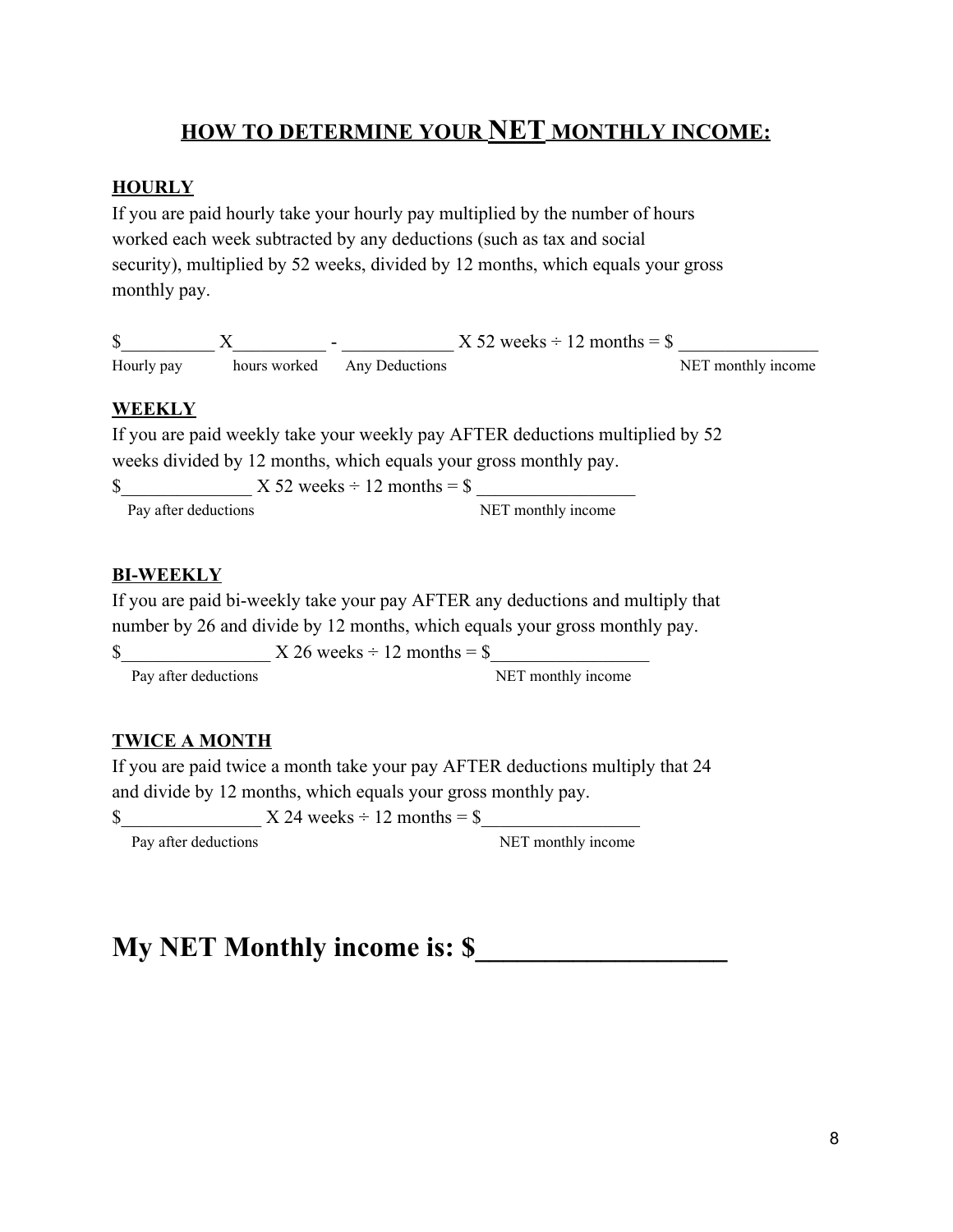# **Lesson 2: Money Management**

Directions: Referring to your Monthly Budget Worksheet completed in the beginning of this course, please classify all of your monthly expenses under fixed, variable, or Periodic.

#### **Fixed Expenses**

| $\frac{1}{1}$      |  |
|--------------------|--|
| 2. $\qquad \qquad$ |  |
|                    |  |
| 4                  |  |
| 5.                 |  |
| 6.                 |  |
| 7.                 |  |
| 8.                 |  |
| 9.                 |  |
| 10.                |  |
|                    |  |
| 12.                |  |

### **Periodic Expenses**



#### **Variable Expenses**

|     | 3.           |
|-----|--------------|
|     | 4.           |
|     | 5.           |
|     | 6.           |
|     | 7.           |
|     | 8.           |
|     | 9.           |
|     | 10.          |
|     | 11. $\qquad$ |
| 12. |              |

#### **WHAT EXPENSES DO YOU FEEL** ARE UNNECESSARY AND MAY BE **REMOVED NEXT MONTH?**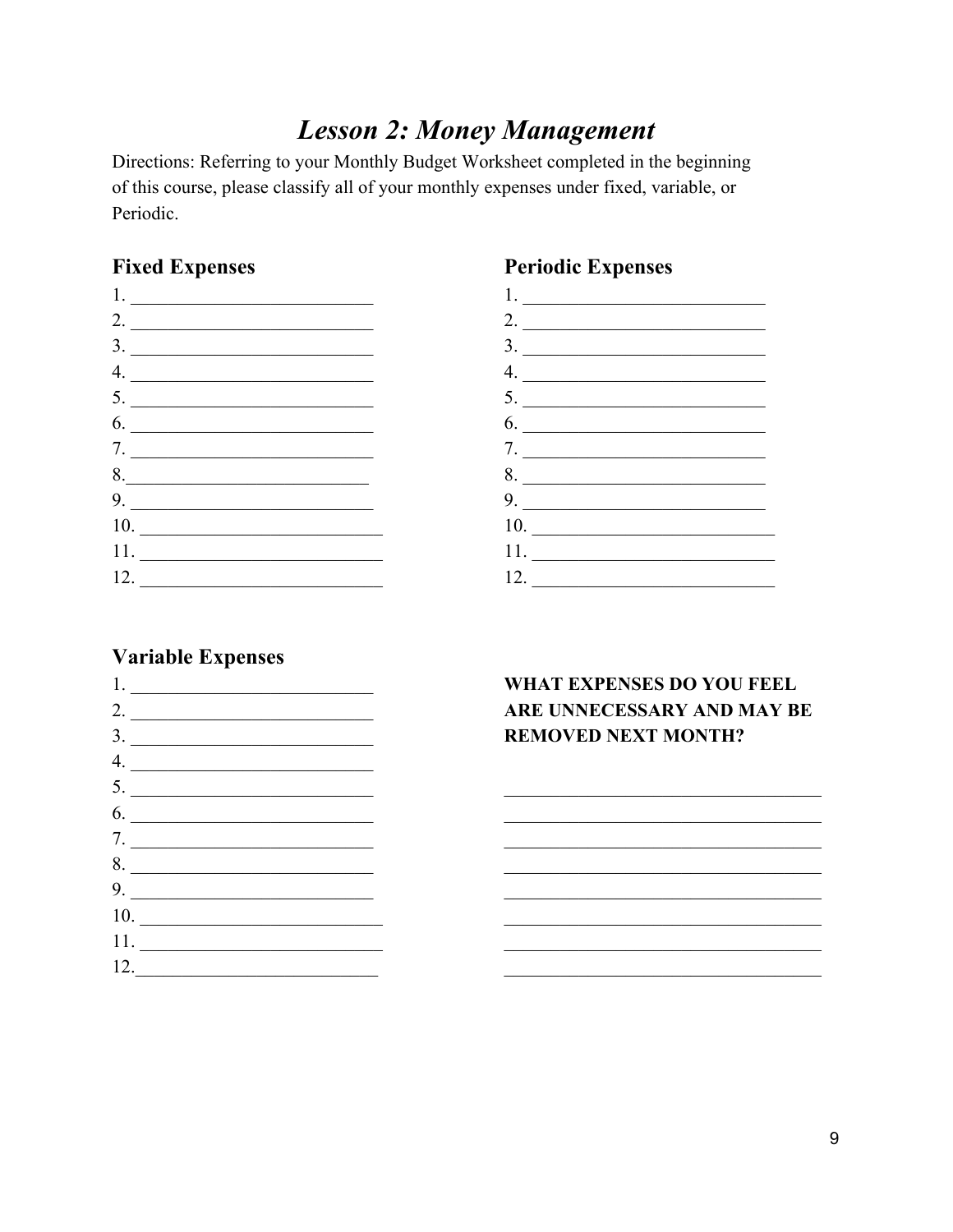# *Keeping adequate financial records.*

### **Create a spending plan**

Benefits to creating a spending plan:

1. **Helps to identify overspending.** Once all the numbers are on paper, the student can see exactly where the money is going and problem areas can be detected. For example, what percentage of income is going to housing costs? What is the student's debt-toincome ratio?

2. **Promotes honest interpersonal communication and accountability.** Money and how it is spent, is a leading cause for arguing and discontent between partners and family members. A solid spending plan is an objective starting place for making the adjustments necessary to reach financial goals.

3. **Increases motivation.** When the student identifies what they really want from the money they make, a tangible goal is been created. The spending plan is like a map leading toward future rewards.

4. **Tracks success**. Without a plan, there is no measuring stick to use to tell whether or not you are reaching your goals. With a spending plan in place, you can easily monitor the level of your success.

## **Saving Documents**

It is important to save documents that may still have an importance in future. While some documents are obviously important, others are not known to be important until they are Needed.

#### **Documents that should be save:**

- **All tax records**. Every time you file your taxes, you should keep a copy of what was filed along with any receipts or documents that were used in order to file your taxes.

 $\triangleleft$  Examples: W-2 (from all employers), any receipts for anything purchased which was claimed on your taxes (ex: supplies or books), tax forms sent by educational institutions, etc.

- **Title Documents**: When purchasing property you will be given title to that property. It is always important to keep these documents in a safe place, since that is your proof to owning a particular property.

❖ Examples of Title: Automobile, Home, etc.

- **Mortgage Documents**: All documents received when purchasing a home or refinancing should always be kept. These documents contain important information regarding your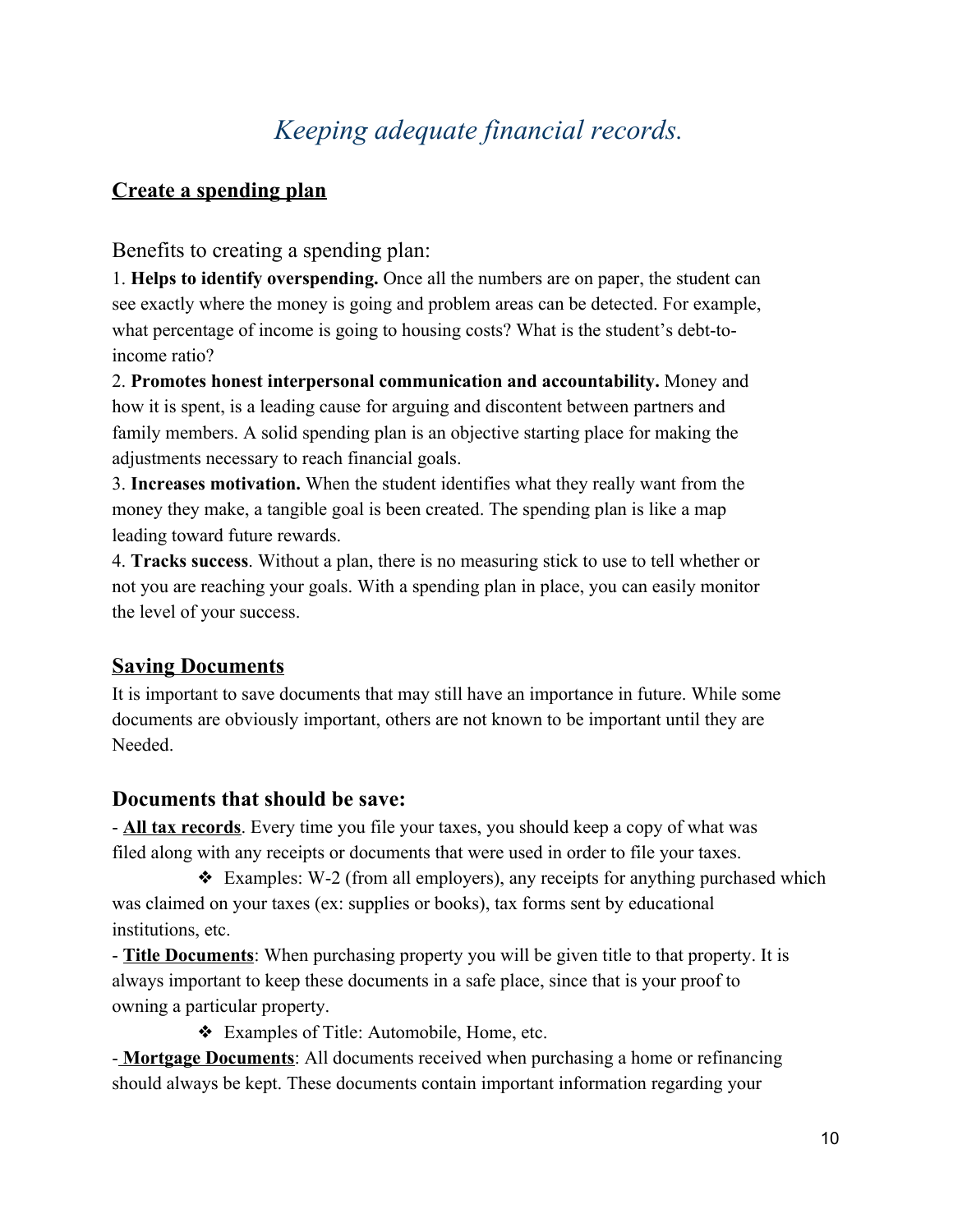loan terms and what you agreed to.

**Rental/Lease Agreements**: All lease agreements should be kept in order to maintain proof of one's ability to maintain possession, to see when one party has breached agreement, or to ensure your actions are not in breach of the agreement.

> ❖ Examples: Rental for a residence, Lease of an automobile, rental/lease of equipment, etc.

Any other documents you feel may be needed in the future should be kept, its better to be safe than sorry.

#### **Storing Documents**

Each category of documents should be stored in a certain place, within the main category there should be a sub-category distinguishing the documents contained within the main category. Examples of how to store documents:

● All tax records should be kept in one box or file and within the box or file, the other documents should be separated for each year. For example, all 2007 tax information is in one folder or box perhaps labeled "2007 Taxes." Then, within that folder or box there will be one file labeled "filed taxes," for the tax forms actually filed, another labeled "W-2" for all W-2's, another labeled "receipts," for all receipts, etc.

• All title documents should be kept together in one folder or box and within the main folder or box labeled as "Title" you will have subfolders labeled "Car" or "Home."

• All mortgage documents should be kept together. If purchasing a home, you may want to keep your title with your mortgage documents if you choose to do so just make sure that it is kept in a folder or box, labeled, and you will know where to find the information when needed.

• All rental/lease agreements should be kept together and separated in a way that allows you to access the documents easily. In many circumstances, you should keep lease or rental agreements that have expired if a dispute may arise in the future. **Example:** If you feel you may have a dispute with the landlord or the landlord may have a claim against you in relationship to the conditions of the home.

 $\mathcal{L}_\mathcal{L} = \{ \mathcal{L}_\mathcal{L} = \{ \mathcal{L}_\mathcal{L} = \{ \mathcal{L}_\mathcal{L} = \{ \mathcal{L}_\mathcal{L} = \{ \mathcal{L}_\mathcal{L} = \{ \mathcal{L}_\mathcal{L} = \{ \mathcal{L}_\mathcal{L} = \{ \mathcal{L}_\mathcal{L} = \{ \mathcal{L}_\mathcal{L} = \{ \mathcal{L}_\mathcal{L} = \{ \mathcal{L}_\mathcal{L} = \{ \mathcal{L}_\mathcal{L} = \{ \mathcal{L}_\mathcal{L} = \{ \mathcal{L}_\mathcal{$ 

 $\mathcal{L}_\mathcal{L} = \{ \mathcal{L}_\mathcal{L} = \{ \mathcal{L}_\mathcal{L} = \{ \mathcal{L}_\mathcal{L} = \{ \mathcal{L}_\mathcal{L} = \{ \mathcal{L}_\mathcal{L} = \{ \mathcal{L}_\mathcal{L} = \{ \mathcal{L}_\mathcal{L} = \{ \mathcal{L}_\mathcal{L} = \{ \mathcal{L}_\mathcal{L} = \{ \mathcal{L}_\mathcal{L} = \{ \mathcal{L}_\mathcal{L} = \{ \mathcal{L}_\mathcal{L} = \{ \mathcal{L}_\mathcal{L} = \{ \mathcal{L}_\mathcal{$ 

 $\mathcal{L}_\mathcal{L} = \{ \mathcal{L}_\mathcal{L} = \{ \mathcal{L}_\mathcal{L} = \{ \mathcal{L}_\mathcal{L} = \{ \mathcal{L}_\mathcal{L} = \{ \mathcal{L}_\mathcal{L} = \{ \mathcal{L}_\mathcal{L} = \{ \mathcal{L}_\mathcal{L} = \{ \mathcal{L}_\mathcal{L} = \{ \mathcal{L}_\mathcal{L} = \{ \mathcal{L}_\mathcal{L} = \{ \mathcal{L}_\mathcal{L} = \{ \mathcal{L}_\mathcal{L} = \{ \mathcal{L}_\mathcal{L} = \{ \mathcal{L}_\mathcal{$ 

 $\mathcal{L}_\mathcal{L} = \{ \mathcal{L}_\mathcal{L} = \{ \mathcal{L}_\mathcal{L} = \{ \mathcal{L}_\mathcal{L} = \{ \mathcal{L}_\mathcal{L} = \{ \mathcal{L}_\mathcal{L} = \{ \mathcal{L}_\mathcal{L} = \{ \mathcal{L}_\mathcal{L} = \{ \mathcal{L}_\mathcal{L} = \{ \mathcal{L}_\mathcal{L} = \{ \mathcal{L}_\mathcal{L} = \{ \mathcal{L}_\mathcal{L} = \{ \mathcal{L}_\mathcal{L} = \{ \mathcal{L}_\mathcal{L} = \{ \mathcal{L}_\mathcal{$ 

 $\mathcal{L}_\mathcal{L} = \{ \mathcal{L}_\mathcal{L} = \{ \mathcal{L}_\mathcal{L} = \{ \mathcal{L}_\mathcal{L} = \{ \mathcal{L}_\mathcal{L} = \{ \mathcal{L}_\mathcal{L} = \{ \mathcal{L}_\mathcal{L} = \{ \mathcal{L}_\mathcal{L} = \{ \mathcal{L}_\mathcal{L} = \{ \mathcal{L}_\mathcal{L} = \{ \mathcal{L}_\mathcal{L} = \{ \mathcal{L}_\mathcal{L} = \{ \mathcal{L}_\mathcal{L} = \{ \mathcal{L}_\mathcal{L} = \{ \mathcal{L}_\mathcal{$ 

#### LESSON NOTES: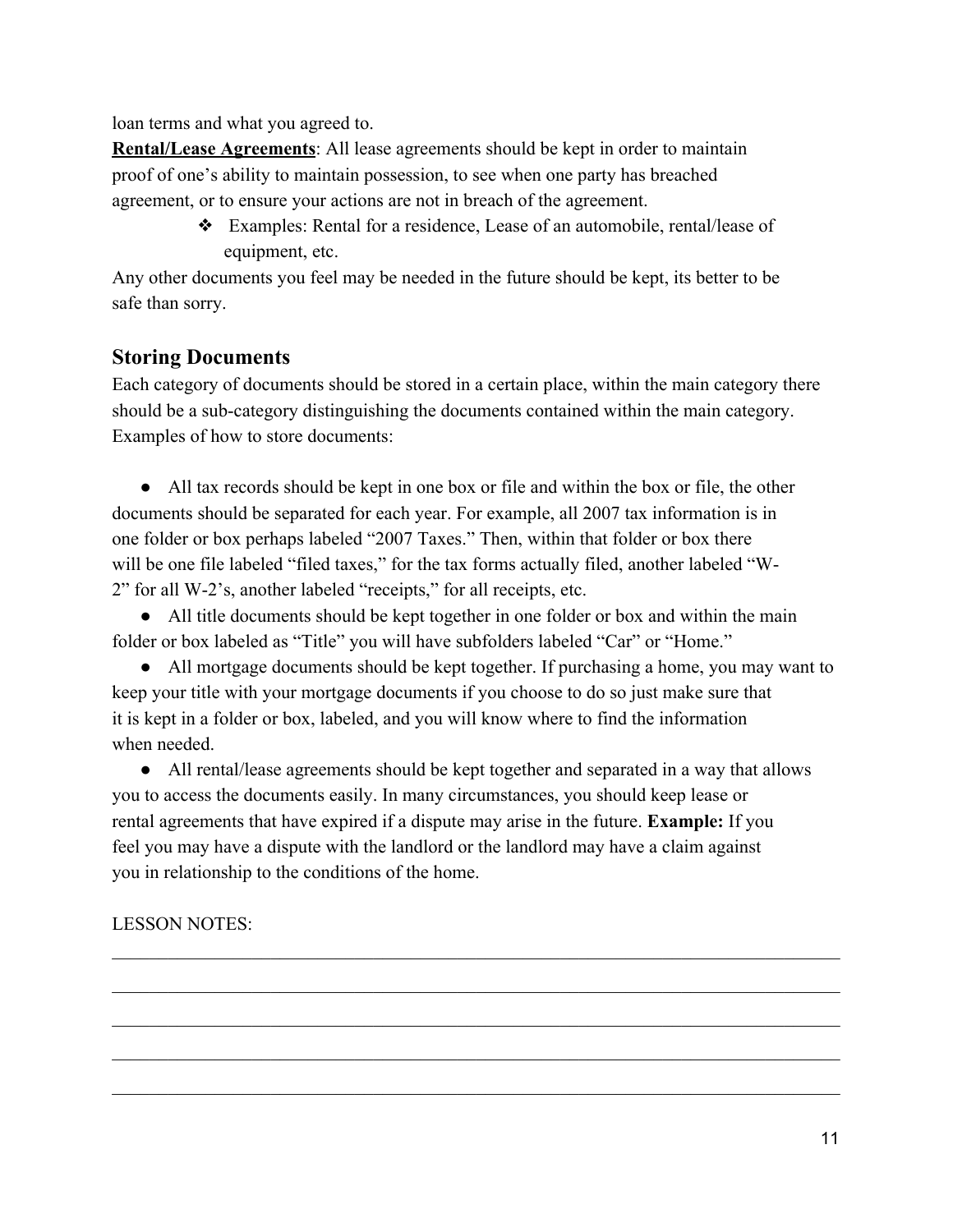# MONTHLY SPENDING PLAN

| FOR THE RESIDENCE OF THE RESIDENCE OF THE RESIDENCE OF THE RESIDENCE OF THE RESIDENCE OF THE RESIDENCE OF THE RESIDENCE OF THE RESIDENCE OF THE RESIDENCE OF THE RESIDENCE OF THE RESIDENCE OF THE RESIDENCE OF THE RESIDENCE |                 | THE MONTH OF    |                     |
|-------------------------------------------------------------------------------------------------------------------------------------------------------------------------------------------------------------------------------|-----------------|-----------------|---------------------|
| <b>CATEGORY</b>                                                                                                                                                                                                               | <b>BUDGETED</b> | <b>SUBTOTAL</b> | <b>AMOUNT SPENT</b> |
| <b>Savings</b>                                                                                                                                                                                                                |                 |                 |                     |
| Emergency:                                                                                                                                                                                                                    |                 |                 |                     |
| Retirement:                                                                                                                                                                                                                   |                 |                 |                     |
| College:                                                                                                                                                                                                                      |                 |                 |                     |
| <b>Housing</b>                                                                                                                                                                                                                |                 |                 |                     |
| First Mortgage:                                                                                                                                                                                                               |                 |                 |                     |
| Second Mortgage:                                                                                                                                                                                                              |                 |                 |                     |
| Real Estate Taxes:                                                                                                                                                                                                            |                 |                 |                     |
| Homeowners Ins:                                                                                                                                                                                                               |                 |                 |                     |
| Home Repairs:                                                                                                                                                                                                                 |                 |                 |                     |
| Replacement Furn:                                                                                                                                                                                                             |                 |                 |                     |
| Rent:                                                                                                                                                                                                                         |                 |                 |                     |
| Other:                                                                                                                                                                                                                        |                 |                 |                     |
|                                                                                                                                                                                                                               |                 |                 |                     |
|                                                                                                                                                                                                                               |                 |                 |                     |
| <b>Utilities</b>                                                                                                                                                                                                              |                 |                 |                     |
| Electric:                                                                                                                                                                                                                     |                 |                 |                     |
| Gas:                                                                                                                                                                                                                          |                 |                 |                     |
| Water:                                                                                                                                                                                                                        |                 |                 |                     |
| Phone:                                                                                                                                                                                                                        |                 |                 |                     |
| Trash:                                                                                                                                                                                                                        |                 |                 |                     |
| Cable:                                                                                                                                                                                                                        |                 |                 |                     |
| Internet:                                                                                                                                                                                                                     |                 |                 |                     |
|                                                                                                                                                                                                                               |                 |                 |                     |
| Food                                                                                                                                                                                                                          |                 |                 |                     |
| Grocery:                                                                                                                                                                                                                      |                 |                 |                     |
| Restaurants:                                                                                                                                                                                                                  |                 |                 |                     |
| Fast Food:                                                                                                                                                                                                                    |                 |                 |                     |

 $\frac{1}{2}$